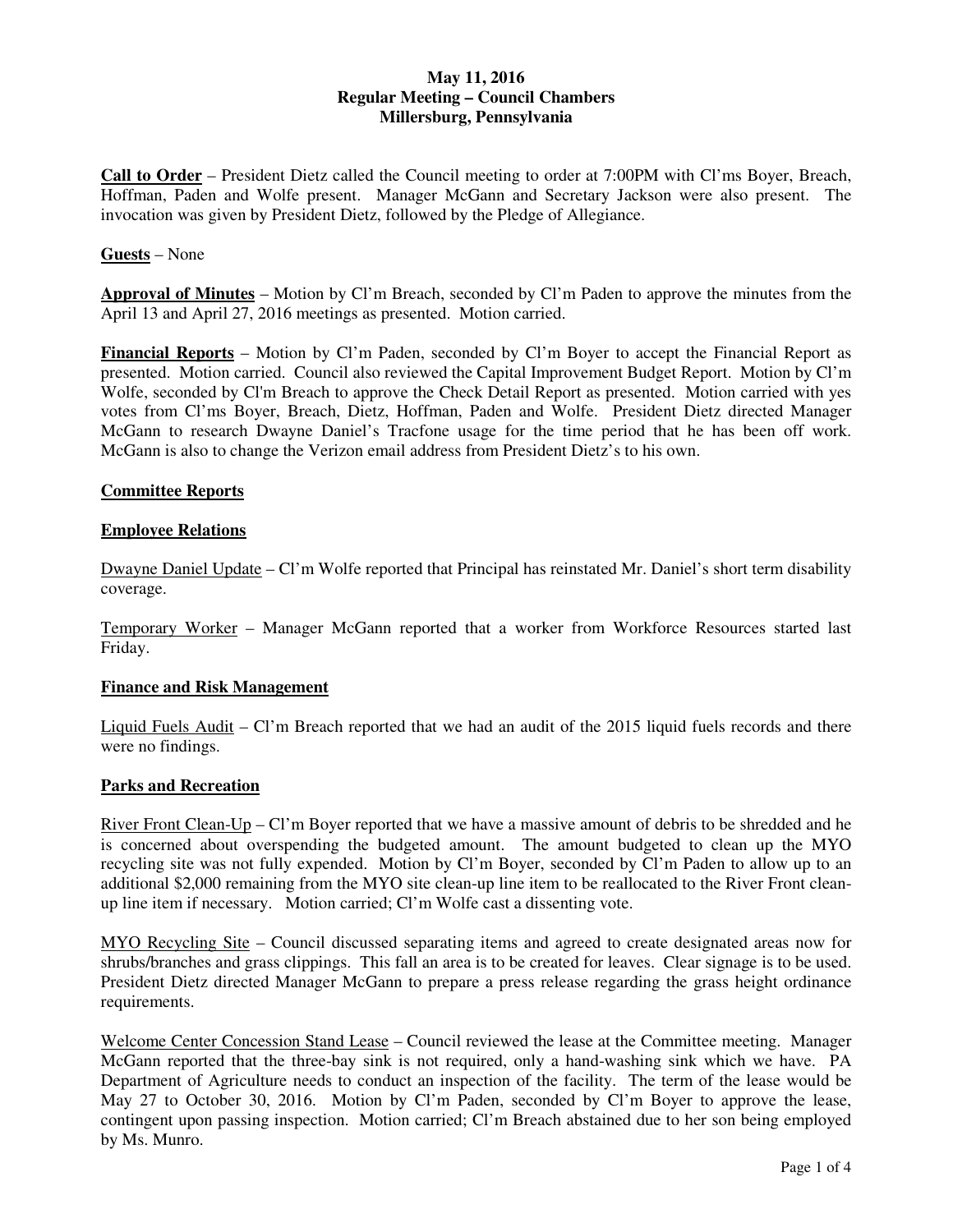Tree Stump Carving – President Dietz reported that the Ned Smith Center will have someone carve the tree stump in Riverfront Park. The design is yet to be decided but will be forwarded to Council for approval.

Millersburg Area School District Community Input Meetings – President Dietz reported that these meetings are for citizen's to express their ideas regarding the budget concerns to the administration who will then take them to the Board. The Sports Boosters have suggested that Bradenbaugh field be used as the home field for girls softball games rather than Wiconisco Park.

# **Property**

101 West Street Exterior Door Logos – Council reviewed Millersburg Borough, Millersburg Police Department and Millersburg Area Authority sample logos provided by FastSigns. Motion by Cl'm Wolfe, seconded by Cl'm Hoffman to approve FastSigns' quote of \$238.49 for the three logos. Motion carried with yes votes from Cl'ms Boyer, Breach, Dietz, Hoffman, Paden and Wolfe.

Surveillance Cameras – Council reviewed a letter drafted by Manager McGann thanking Mr. Snyder but declining the equipment offered due to the cost of installation. Motion by Cl'm Hoffman, seconded by Cl'm Wolfe to send the letter as presented. Motion carried.

Computer/IT Services – Manager McGann reported that he is still looking into getting prices.

### **Public Safety**

Police Coverage Proposal to Upper Paxton Township – Manager McGann and Cl'm Boyer delivered the letter to the Township Supervisors in person at their April Workshop. No response has been received yet.

Fire Protection Services Agreement – Cl'm Breach reported that negotiations are in progress. At Manager McGann's suggestion, Breach will report to the negotiations committee that the agreement is to state that the fire company provides emergency services during an emergency or disaster at the Borough's or Township's request, as per a recommendation from FEMA and PEMA. This is for reimbursement purposes. Council directed Manager McGann to research the Borough Code for reporting requirement changes for budget and capital projects.

## **Streets**

North Street Catch Basin Repair – Cl'm Paden reported that the Public Works crew was rebuilding a catch basin on North Street today.

Street Material Purchase – Council reviewed a quote from Crafco for four products. Motion by Cl'm Paden, seconded by Cl'm Boyer to approve the entire purchase and to pay for the crack sealant and Detack from the Liquid Fuels budget and the two types of cold patch (sample quantities) and all shipping charges from the general fund budget. Motion carried with yes votes from Cl'ms Boyer, Breach, Dietz, Hoffman, Paden and Wolfe.

Stormsewer Mapping – Manager McGann reported that the annual licensing fee would be \$1,200 to \$1,500. We are not able to piggyback with the Authority but may be able to piggyback with Dauphin County. Council directed McGann to have more detailed information for the May  $25<sup>th</sup>$  Committee meetings and to discuss participation through the County with the appropriate representatives.

Facility Use Agreement – Tour de Millersburg – The organization requests the use of the gazebo, Market Square, MYO and Seal Parks and various streets on August 6 and 7 from 6:00AM to 7:00PM both days for the Tour de Millersburg bike races. The user fee would be \$160 (\$55 for the Seal Park pavilion #1 rental, \$55 for the gazebo rental and \$50 towards volunteer insurance coverage). Motion by Cl'm Wolfe, seconded by Cl'm Paden to approve the agreement. Motion carried.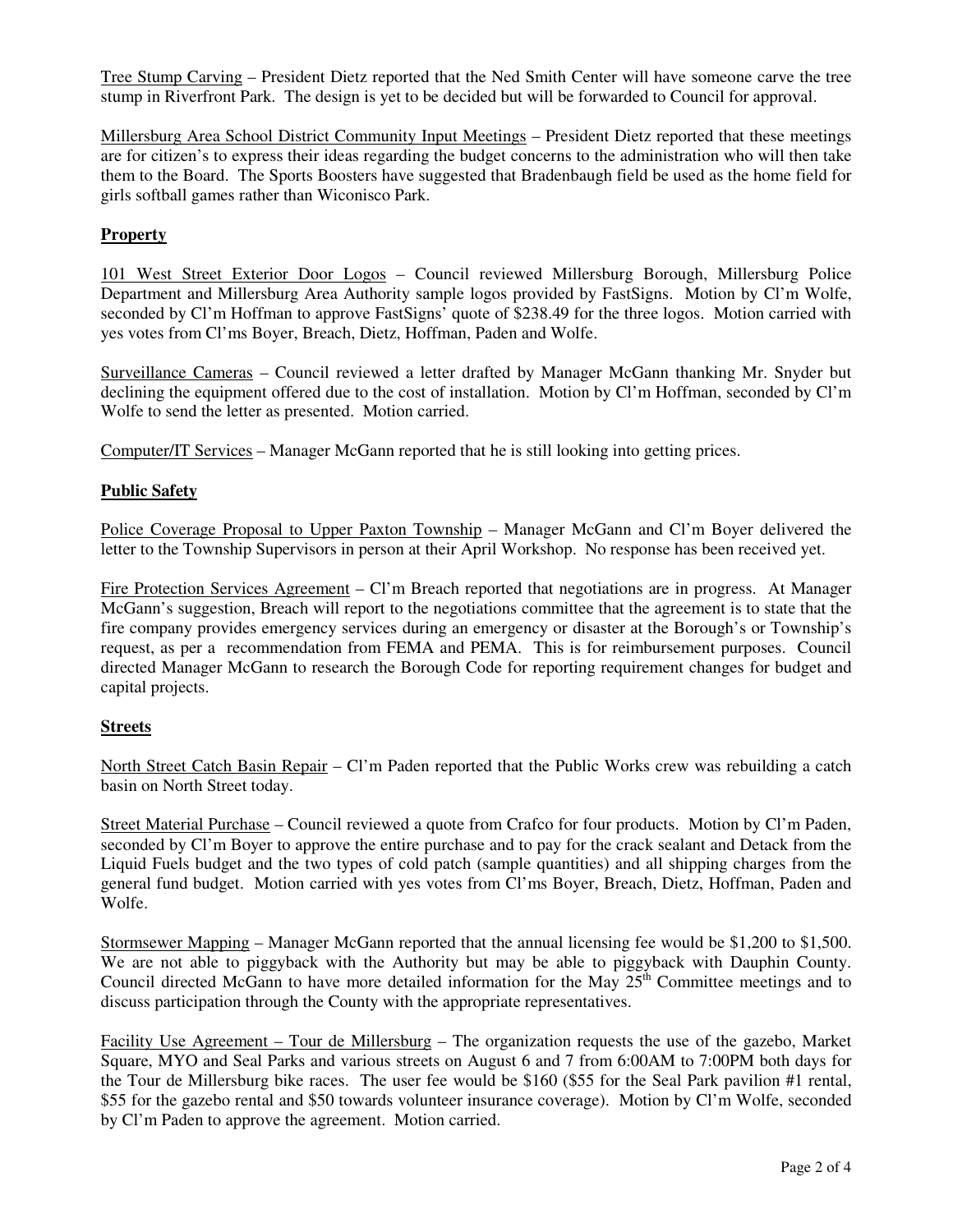Facility Use Agreement – Memorial Day Parade – VFW Post #5507 requests the use of Market Square Park and various streets on May 30 from 9:00 to 11:00AM for the Memorial Day parade. The user fee would be waved. Motion by Cl'm Hoffman, seconded by Cl'm Wolfe to approve the agreement as presented. Motion carried.

**Economic Development –** Chairman Dietz reported that the recent Cherry Blossom festival was successful.

**Manager's Report –** Council had no questions or comments.

## **Unfinished Business**

Zoning Hearing Board Solicitor – Manager McGann reported that the Millersburg Planning Commission reviewed three proposals and recommends Guy Beneventano of Harrisburg. Council saw no need to review the proposals further. No Zoning Hearing Board has been formed yet. Motion by Cl'm Wolfe, seconded by Cl'm Paden to appoint Guy Beneventano as the Borough's Zoning Hearing Board solicitor and to notify all three respondents accordingly. Motion carried.

HRG Invoice – State Street Storm Sewer Relocation Project – The Borough received an invoice for \$17,511. Motion by Cl'm Boyer, seconded by Cl'm Wolfe to forward the invoice to Dauphin County for payment. Motion carried.

BL Companies Invoice – The Ferry Boat Association forwarded an invoice for \$1,602.50 for payment. Motion by Cl'm Wolfe, seconded by Cl'm Hoffman to forward the invoice to Dauphin County for payment. Motion carried.

Zoning Ordinance Draft – Council reviewed a letter from the Dauphin County Planning Commission with their comments on the Borough's proposed ordinance. Manager McGann reported that Andrew Bomberger from the Dauphin County Planning Commission will be present at the Millersburg Planning Commission's next meeting to explain to the members items that need to be addressed. Motion by Cl'm Wolfe, seconded by Cl'm Paden to have the Millersburg Planning Commission review the letter from the Dauphin County Planning Commission and provide feedback to the Borough. Motion carried.

President Dietz called an executive session for employee matters at 8:55PM. Manager McGann and Secretary Jackson were excused and left Council Chambers. The meeting was called back into regular session at 9:12PM, with McGann and Jackson returning to Council Chambers.

## **New Business**

Brinjac Proposal for Additional Services – Council reviewed a contract in the amount of \$28,150 for additional services provided at the Borough's request for the State Street Storm Sewer Relocation project. McGann reported that the money to pay this invoice is available through the County grant. Motion by Cl'm Boyer, seconded by Cl'm Paden to approve the contract and to forward the subsequent invoice to Dauphin County for payment, contingent upon review by the Borough Solicitor. Motion carried.

**Communications** – All communications were made available to Cl'ms. There was nothing requiring Council action. President Dietz called Cl'ms attention to the Dauphin Lebanon County Borough Association's quarterly meeting on May  $24<sup>th</sup>$  and also stated that he will be attending the upcoming PSAB annual conference in June.

## **Organization Reports**

Upper Dauphin COG – President Dietz reported that there was a request for patching material samples and a demonstration and discussion on the Upper Dauphin Income Tax Office. Dietz directed Manager McGann to contact Solicitor Kerwin to see if Attorney Confair is waiting for any response from the Borough on any matter related to the UDITO lawsuit.